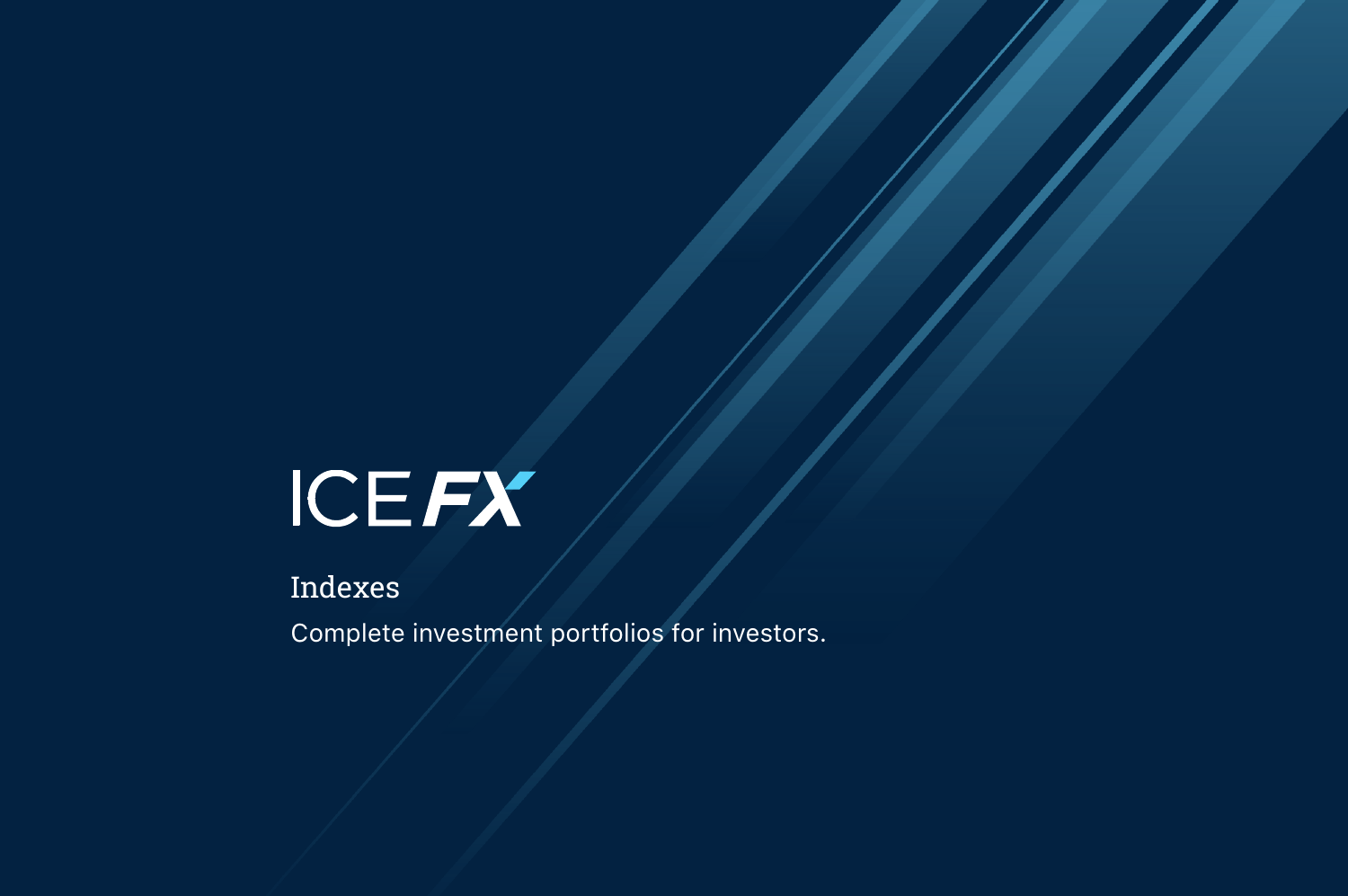# Index creating consists of several steps



Analysis of the trading idea, which is used in the strategy to understand the potential of delivering profits in the future;

### Complete analysis of the trading system

Analysis of how the manager implements rules of his trading strategy;

Analysis of the risk and money management;

Statistical analysis of past performance;

Analysis of how trading results correlate with trading conditions;

Analysis of how the strategy can be scaled to bigger investments.

Statistical analyses

Maximal DD is less, than "n"%;

Track record is more than "n" months;

Return is more than "n" %;

Etc…

The Company thoroughly selects and tests all managers who are included into the portfolio products of the Company. Each trader is individually reviewed and analyzed. The Company doesn't support an idea that managers can be selected by some set of statistical parameters. This approach is commonly implemented in the wide range of companies. It is impossible to group the huge variety of trading systems, risk management and moneymanagement approaches into some boundaries.

### Due diligence (managers selection)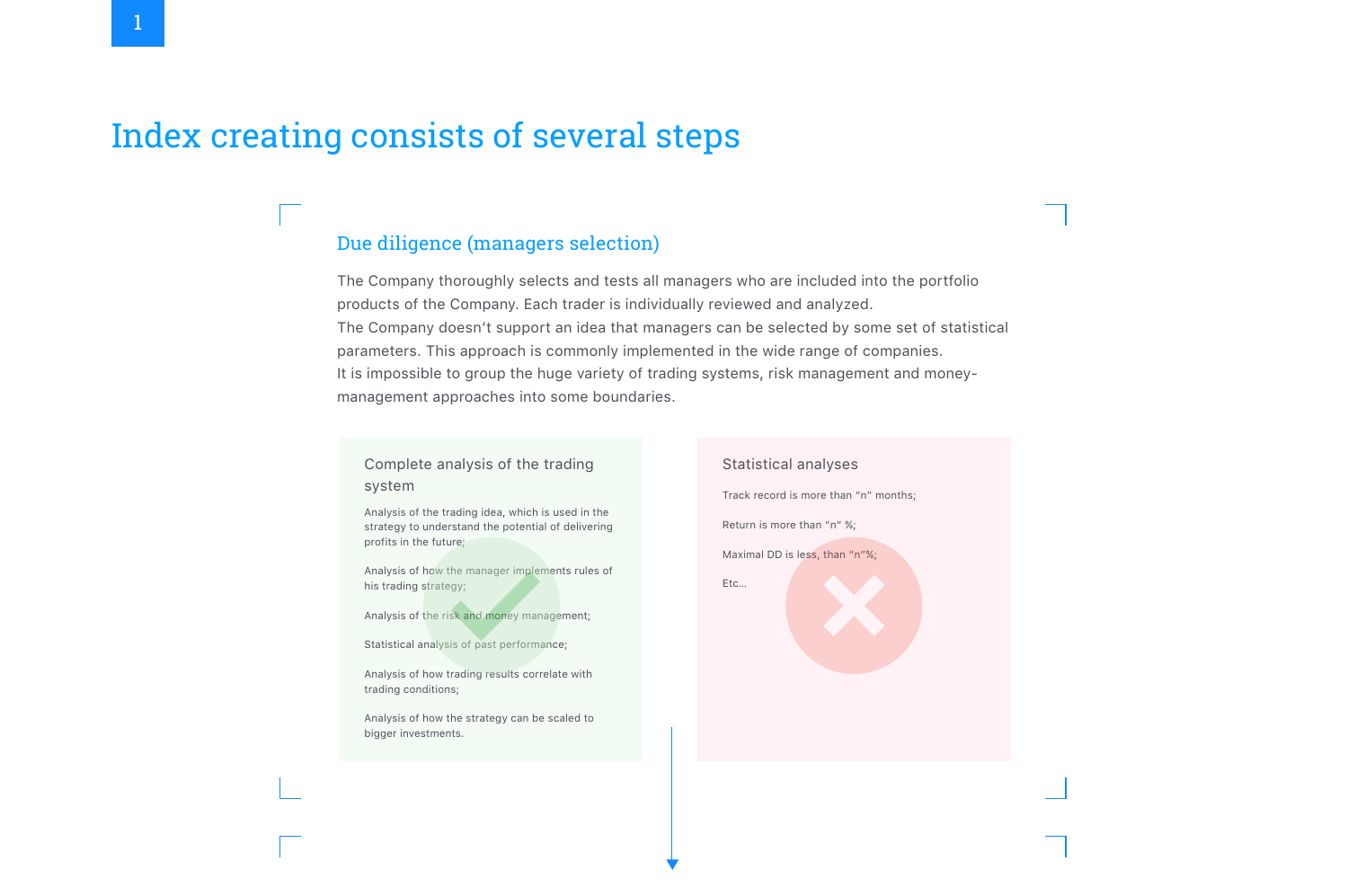All managers who passed the due diligence procedure are standardized to the level of maximum risk per trading period (maximum loss during trading week). It is usually set to max weekly loss of 5-10%. This value can fluctuate from 5 to 10% depending on the performance of the trading strategy.

The risk standardization improves accuracy of risk calculations and helps to make portfolios more balanced.



You can find more detailed explanation of the standardization in the Multiplication chapter.

## Risk standardization

|                         | <b>Weekly DD</b> | <b>Risk per trade</b> |
|-------------------------|------------------|-----------------------|
| Acc. 1                  | $5 - 10%$        | $1 - 3%$              |
| Acc. 2                  | $5 - 10%$        | $1 - 3%$              |
| Acc. 3                  | $5 - 10%$        | $1 - 3%$              |
| $\bullet\bullet\bullet$ |                  |                       |
| Acc. n                  | $5 - 10%$        | $1 - 3%$              |



| Acc.   |   |
|--------|---|
| Acc.   | 2 |
| Acc. 3 |   |
|        |   |
| Acc.r  |   |
|        |   |



## 2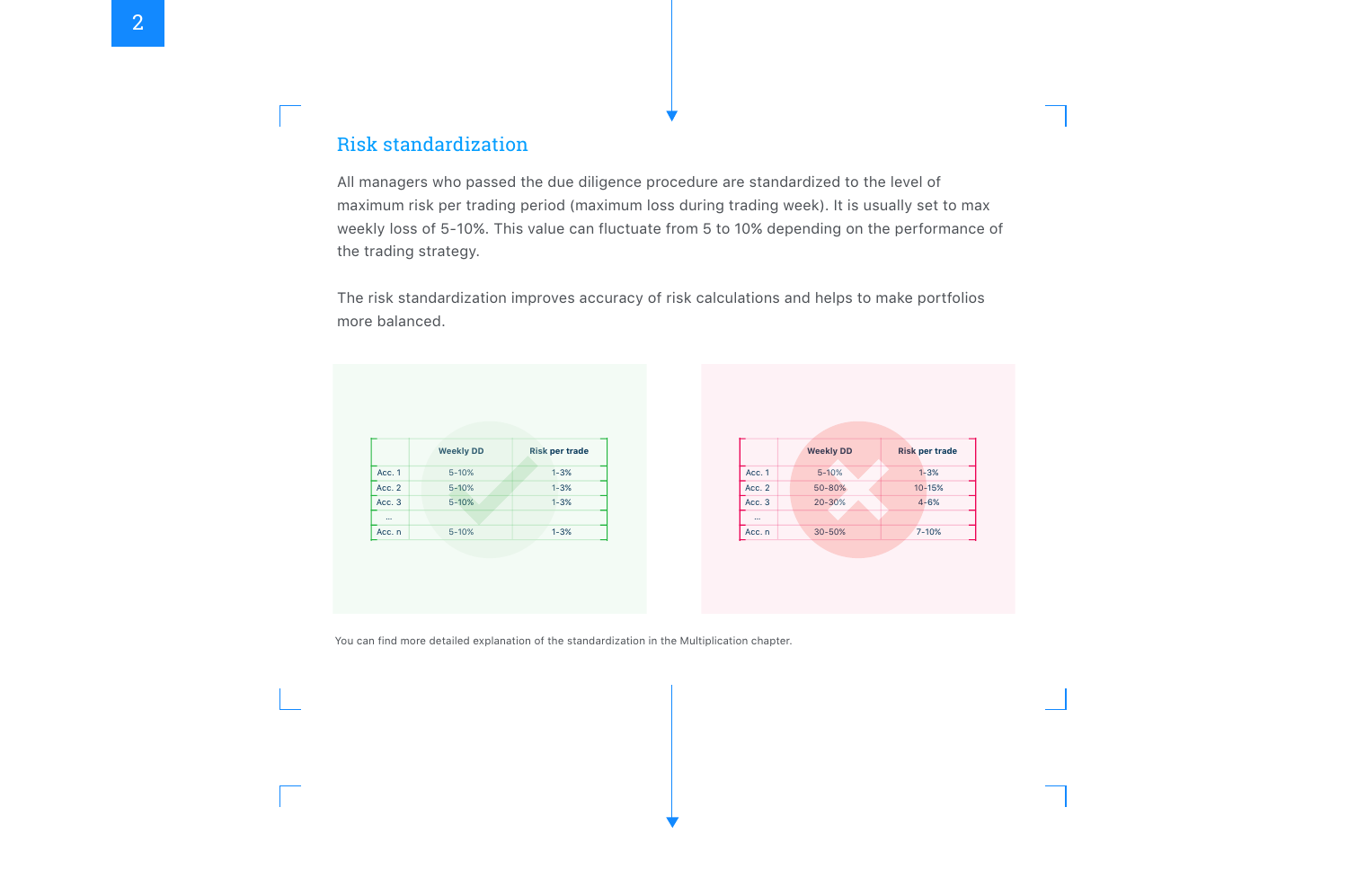- possible returns;
- bigger than other traders, and brings the whole portfolio down;
- -
	-

3. The risk standardization makes it easier to prepare portfolios by the parameters above. With the help of it: No need to individually calculate weight of each manager in the portfolio, because the risk and volatility of accounts, with the same multiplication level (basic account, "multi-copy" account \*2..), are adjusted to the equal level;

A balanced portfolio can be created by simply including accounts with the equal level of multiplication and weight into it.

### Index formation

| <b>Manager</b><br>in Index | <b>Weekly DD</b> | <b>Average volatility</b><br>of weekly returns | <b>Weight of the</b><br>account<br>in the Index |
|----------------------------|------------------|------------------------------------------------|-------------------------------------------------|
| Acc. 1                     | $5 - 10%$        | 5%                                             | 25%                                             |
| Acc. 2                     | $5 - 10%$        | 5%                                             | 25%                                             |
| Acc. 3                     | $5 - 10%$        | 5%                                             | 25%                                             |
| Acc. 4                     | $5 - 10%$        | 5%                                             | 25%                                             |

| <b>Manager</b><br>in Index | <b>Weekly DD</b> | <b>Average volatility</b><br>of weekly returns | <b>Weight of the</b><br>account<br>in the Index |
|----------------------------|------------------|------------------------------------------------|-------------------------------------------------|
| Acc. 1                     | $5 - 10%$        | 5%                                             | 10%                                             |
| Acc. 2                     | $5 - 10%$        | 5%                                             | 60%                                             |
| Acc. 3                     | $5 - 10%$        | 5%                                             | 15%                                             |
| Acc. 4                     | $5 - 10%$        | 5%                                             | 15%                                             |



1. Risk is the most important parameter for all calculations. It is used for defining possible losses, which is essential for any investor, in comparison with the limit of

2. Each account should have equal weight in the portfolio and affect it in the same way. It means that can't be a case when one manager makes loss comparatively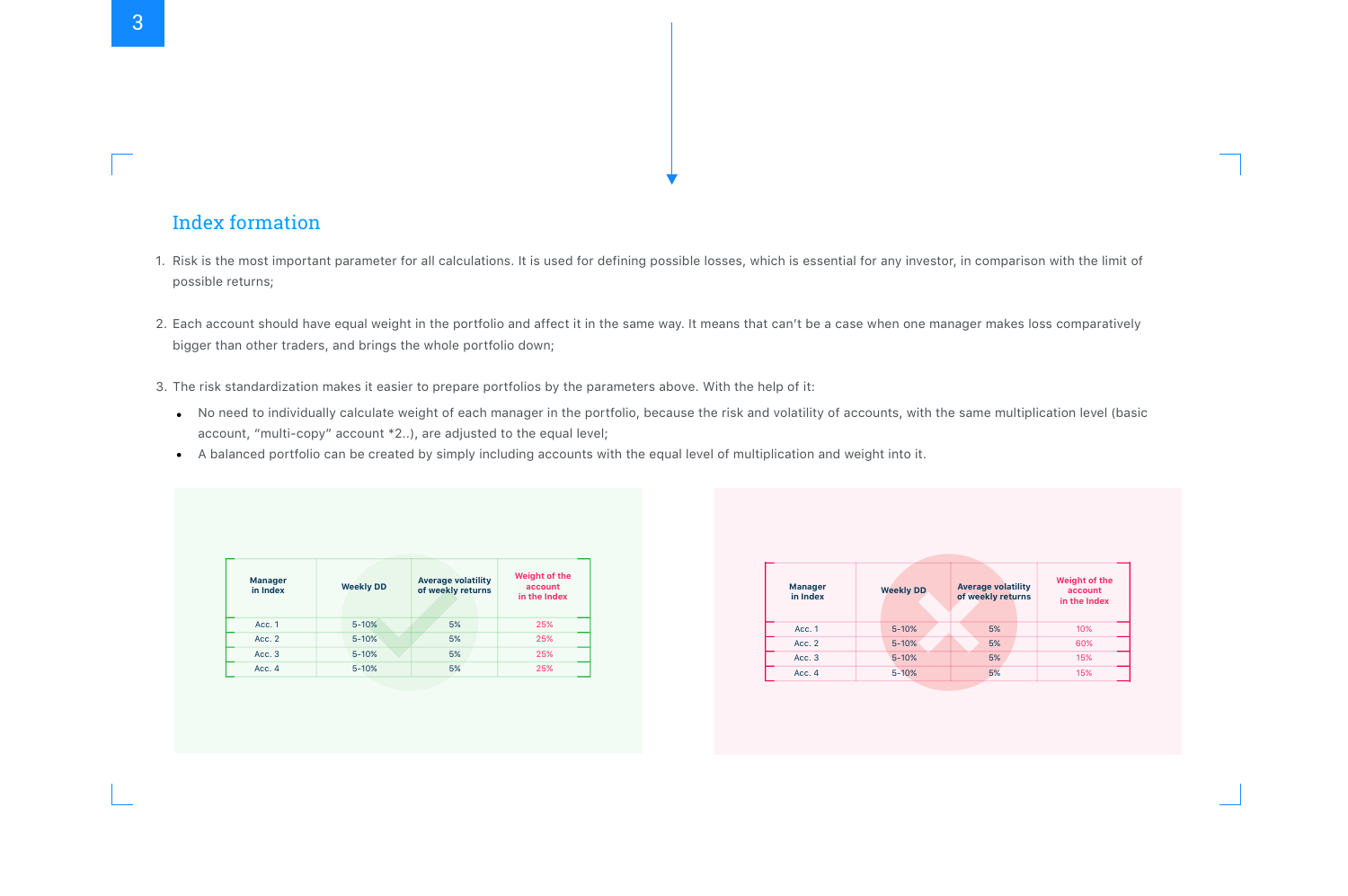# Index algorithm

## 1. Trading

Trading during the week.  $\begin{array}{ccc} & | & | & \text{Distribution of returns between} \end{array}$ managers and investors in roll-over period.

## 2. Roll-over

## 3. Analysis of Indexes

Analysis of traders in the Index and the level of risk by the specialists of the Company.



Adjustment of account's weight in the Index to the original.



## 4. Adjustment of weight

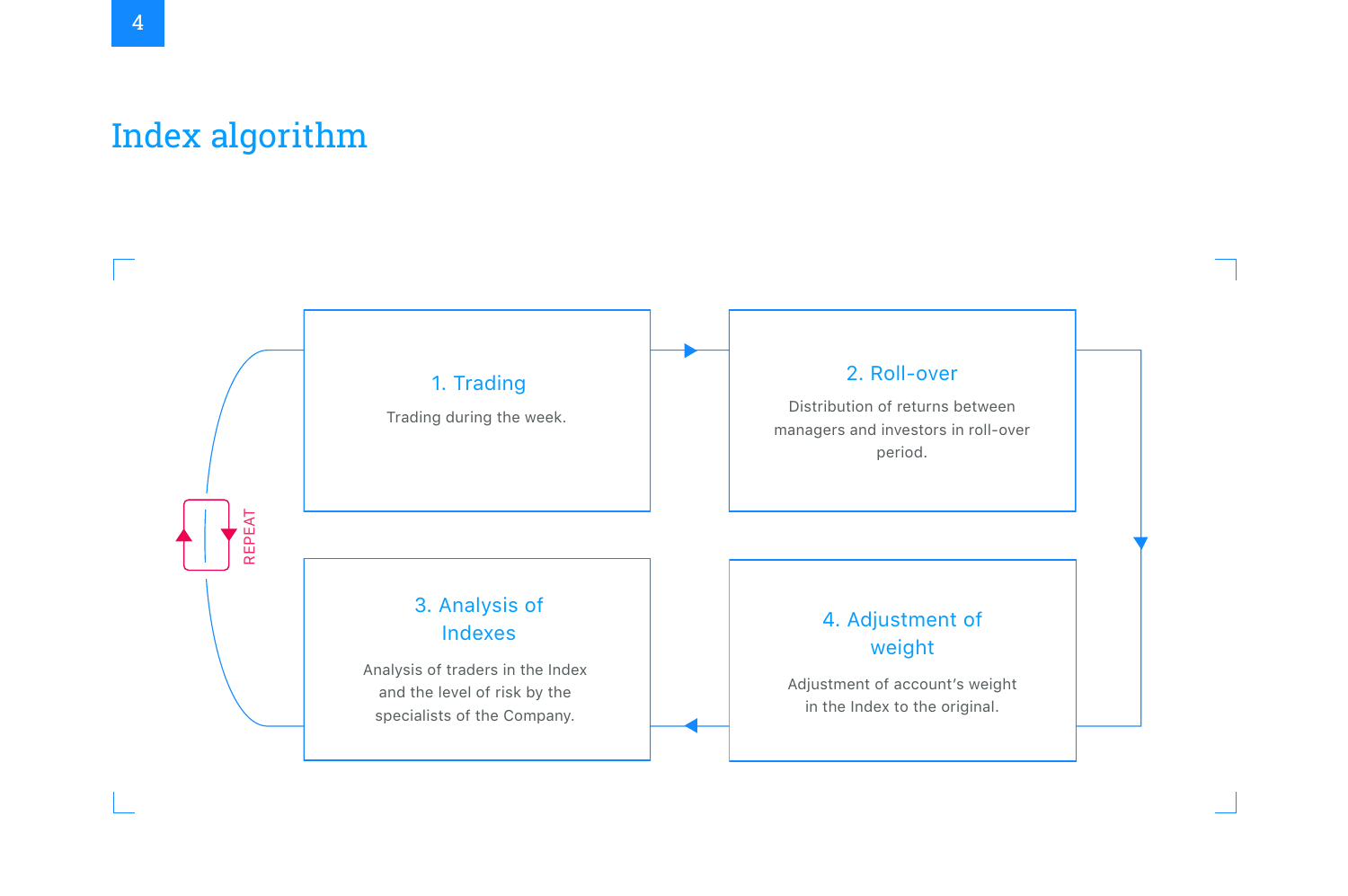### Risk management of Managed accounts

Index.

into Index.

### The limitation of the Index loss (%)

Additional limitation of the losses for the whole Index, which works separately from the risk management of Managed accounts.

Limit of maximum Index loss per week (in percentage).



| It |  |
|----|--|
|    |  |
|    |  |

The level of limitation is set by managers of the Company and can be reviewed, depending on the Index returns.

### Limit of losses per week (%)

It limits max loss per trading week, which is calculated of the equity value at the beginning of the week. This value does not depend on the increase of the equity during this period.

Weekly loss limit is calculated as percentage of deposit (%).



into the Index is forcibly limited.

### Limit of max leverage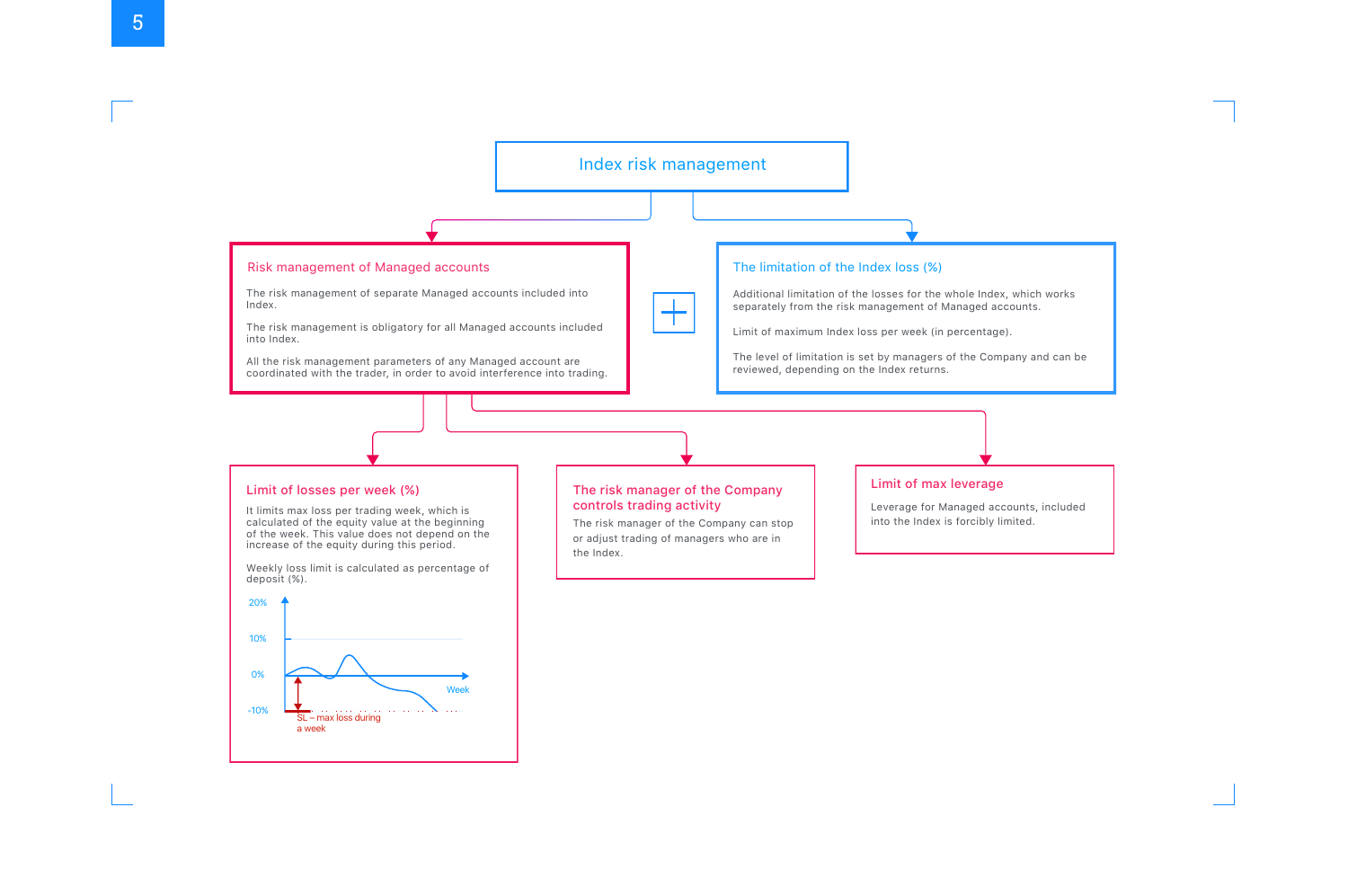# Multiplication

1. Each Index has a multi-copy. 2. Multi-Index is combined of The same logic as with a separate account is applied;

- accounts with the same multiplication-coefficient;
- are equal;

and accounts which are included in it

2. Multi-Index is combined of 3. Multiplication coefficient of Index 4. Due to the standardization, parameters of the Index are growing as a multiple of the multiplication coefficient. 4. Due to the standardization,

### Index **account in the Index Weight of the Limit of Index**  wepul the<br>I the **losses** Weight Limit 25% 25% **n**!% 25% 25%



### Index х3

### Index хn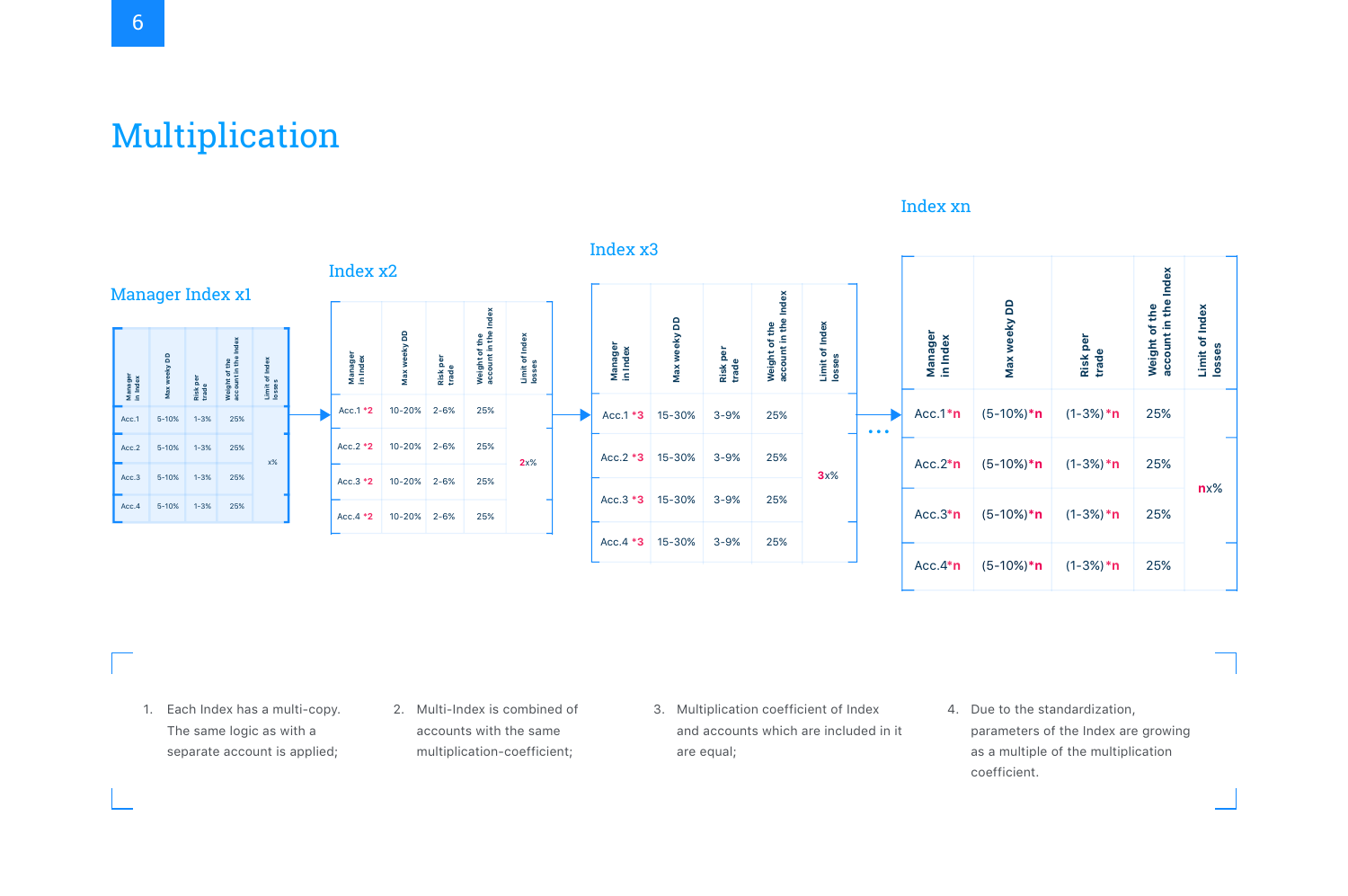# Types of Indexes

## Currently the Company offers 3 Indexes, which are prepared by different logic:

## iPro

This Index is the most conservative from all available in the Company. Trading algorithms, which support those strategies, will exist as long as the market operates. They are classic trend systems, SWING-trading, breakout strategies and trading the inertia of the price after strong news releases.

### **This strategy completely excludes such things as:**

- Averaging without limit of loss;
- Martingale;
- Increasing of stop-loss level (keeping losing trades for a long period of time);
- And other techniques of risk increasing.

- Comparatively low ROI (return on investment);
- High chance of strategies to deliver zero ROI for almost one year.

### **Advantages:**

- Combination of strategies with long track record and high potential of delivering in the future;
- Decreased risk of losses;
- Excludes toxic money management approaches (martingale, averaging etc).
- Combination of strategies with long track record and high potential of delivering the future;
- Risk and return are well balanced;
- Maximum diversification between strategies and trading instruments.

### **Disadvantages:**

- Slight presence of risk increasing techniques (addition to losing positions
- High chance of strategies to deliver zero ROI for almost one year.

### iComposite

This is combination of iPRO and iMAIN Indexes. This Index is combined of all traders from Index iPRO and iMAIN, with specific weights in it, which are dynamically changing based on the set traders in them.

Therefore, iCOMPOSITE combines best features and specific characteristic of them and has the best diversification between trading strategies and instruments.

### **Advantages:**

### **Disadvantages:**

|        | iMain                                                                                                                                                       |
|--------|-------------------------------------------------------------------------------------------------------------------------------------------------------------|
| th     | This Index is more aggressive than iPro.<br>Qualification of traders for this Index doesn't<br>significantly differ from the same process in I              |
| t of   | iPRO, besides more aggressive money-<br>management.                                                                                                         |
|        | This strategy completely excludes such things as:                                                                                                           |
|        | • Averaging without limit of loss;<br>• Martingale.                                                                                                         |
|        | Slight risk increasing techniques can be<br>done and are allowed. They are as follows:                                                                      |
| ck     | • Adding trades into the profitable direction (If price goe<br>into the direction of take profit – trader will add addition<br>trades into that direction); |
| in     | • Additional trades can be placed if price moves in<br>the direction of stop loss, but with clear stop loss<br>level for the whole set of trades.           |
|        | <b>Advantages:</b>                                                                                                                                          |
| egies  | • Combination of strategies with long track record<br>and high potential of delivering in the future;                                                       |
|        | • Risk and return are well balanced;                                                                                                                        |
| $s)$ ; | • Excludes toxic money management approaches<br>(martingale, averaging etc).                                                                                |
|        | <b>Disadvantages:</b>                                                                                                                                       |
|        | • Slight presence of risk increasing techniques<br>(addition to losing positions).                                                                          |
|        |                                                                                                                                                             |

# in Index

### ding the profit  $\mathfrak g$ Iditional